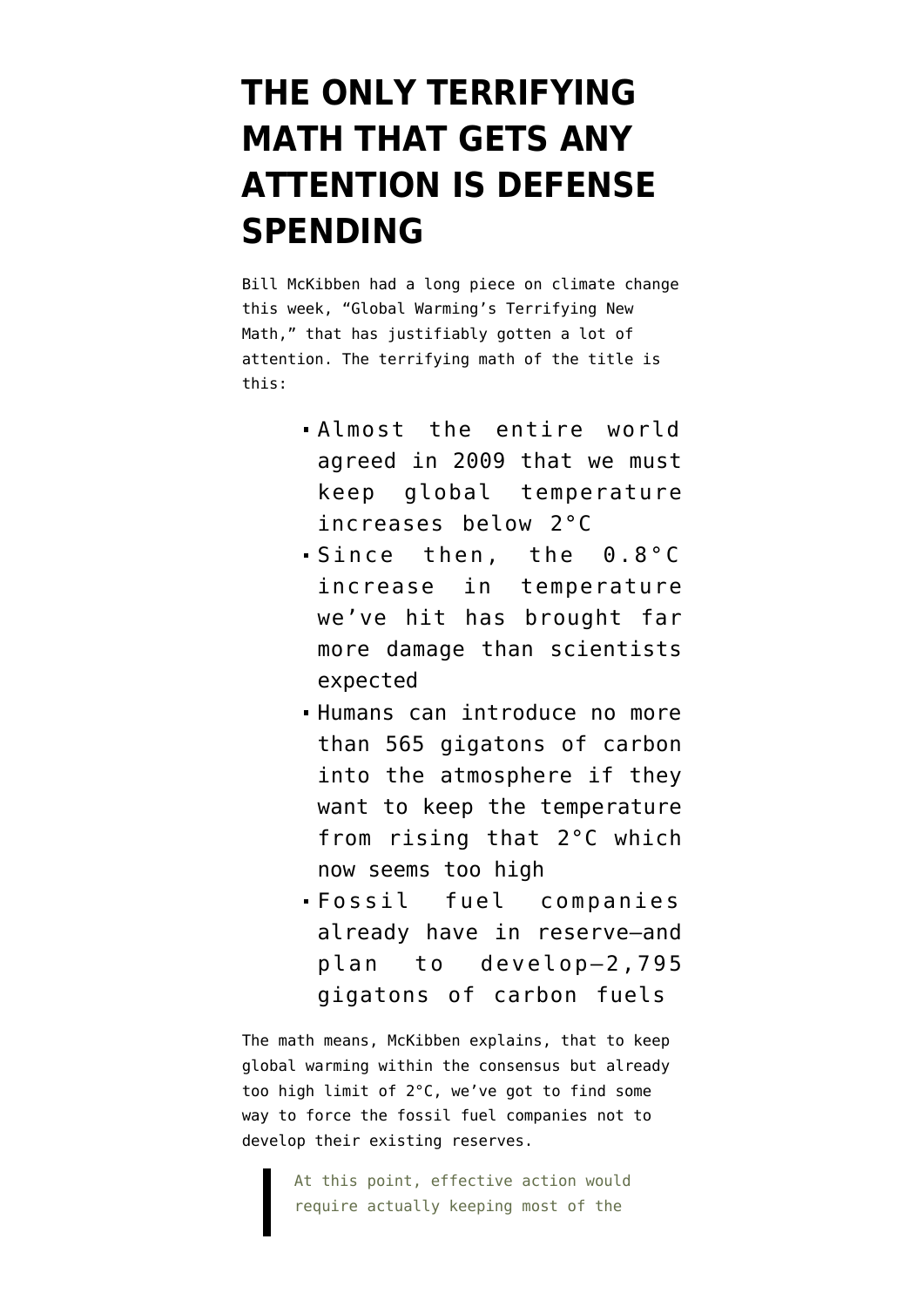carbon the fossil-fuel industry wants to burn safely in the soil, not just changing slightly the speed at which it's burned.

## [snip]

According to the Carbon Tracker report, if Exxon burns its current reserves, it would use up more than seven percent of the available atmospheric space between us and the risk of two degrees. BP is just behind, followed by the Russian firm Gazprom, then Chevron, ConocoPhillips and Shell, each of which would fill between three and four percent. Taken together, just these six firms, of the 200 listed in the Carbon Tracker report, would use up more than a quarter of the remaining two-degree budget. Severstal, the Russian mining giant, leads the list of coal companies, followed by firms like BHP Billiton and Peabody. The numbers are simply staggering – this industry, and this industry alone, holds the power to change the physics and chemistry of our planet, and they're planning to use it.

From this McKibben proposes a solution: Tax carbon to make it cost prohibitive to develop these reserves. To tax carbon you've got to undercut the fossil fuel industry's power, and to do that you've got to villainize them, but heck that's easy because they really are villains, since their business model will kill the planet. And so a movement like the South African divestment campaign can make it toxic to own fossil fuel stocks.

That's a gross oversimplification–please do read the [full article](http://www.rollingstone.com/politics/news/global-warmings-terrifying-new-math-20120719) for a nuanced version.

Now, there's nothing in the article that I disagree with. I'm all for making fossil fuel companies pay for the waste their industry creates. I'm all in favor of villainizing them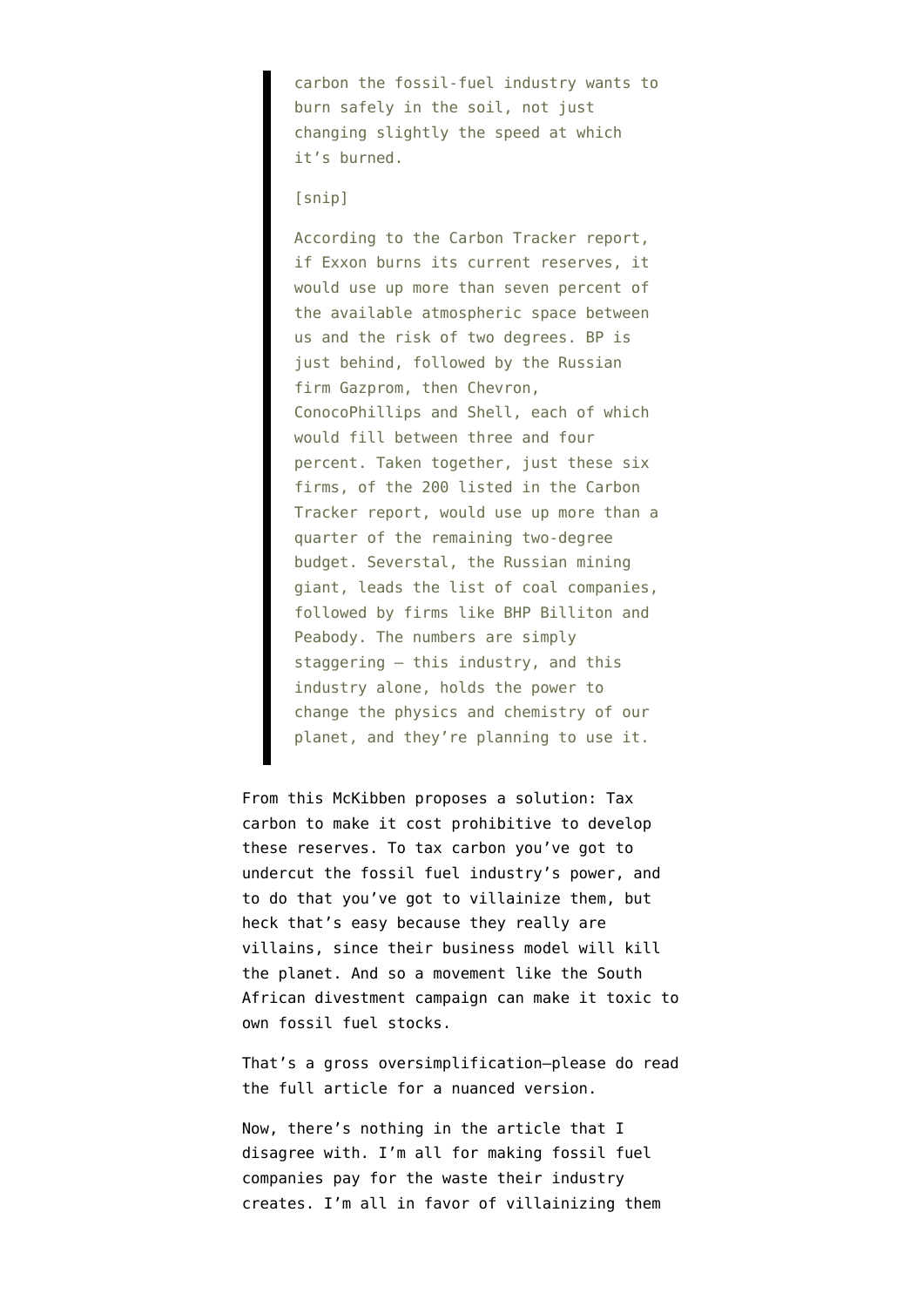to make that more likely.

But I'll note that McKibben doesn't utter the words that would both make it easier to villainize the fossil fuel industry and explains some of the underlying reasons why that's not going to be enough.

"National security." Or even "security."

In that silence, McKibben is a mirror image of the same fault in [Obama's own strategy](http://www.emptywheel.net/2012/01/05/on-strategy-drones-and-climate-change/) and [discussions more generally](http://www.emptywheel.net/2012/03/01/clear-and-present-climate-blindness/) about threats to this country, even fairly realistic ones.

Sure, all the details McKibben cites about evident and likely effects of climate change imply this is a security issue: 356 homes gone in Colorado Springs, spiking food prices, even entire countries disappearing.

But until we start using the language of national security, we won't properly demonstrate the treachery of those who refuse to deal with this. It is politically toxic not to treat terrorism (a far tinier threat to our country) as a war, but no one pays a political price for ignoring the much graver threat climate change poses to our country and way of life. And yet refusing to do things to protect against climate change are similar to Bush telling a CIA briefer, "you've covered your ass," while ignoring the hair-on-fire warnings about an imminent al Qaeda attack.

Furthermore, thinking of this in terms of national security gets at some of the underlying reasons behind what McKibben labels as the hypocrisy of the governing elite. Why does Hillary fight for Arctic drilling rights on the same trip when she bemoans visible climate damage in Norway; why does Obama approve Shell drilling in the Arctic even while paying greater lip service to climate change than previous Presidents? Because the US believes increasing our own reserves is necessary to minimize the risk that Middle East volatility will threaten our hegemony. Why does Hugo Chavez preach Rosa Luxumbug while developing the Orinoco? Because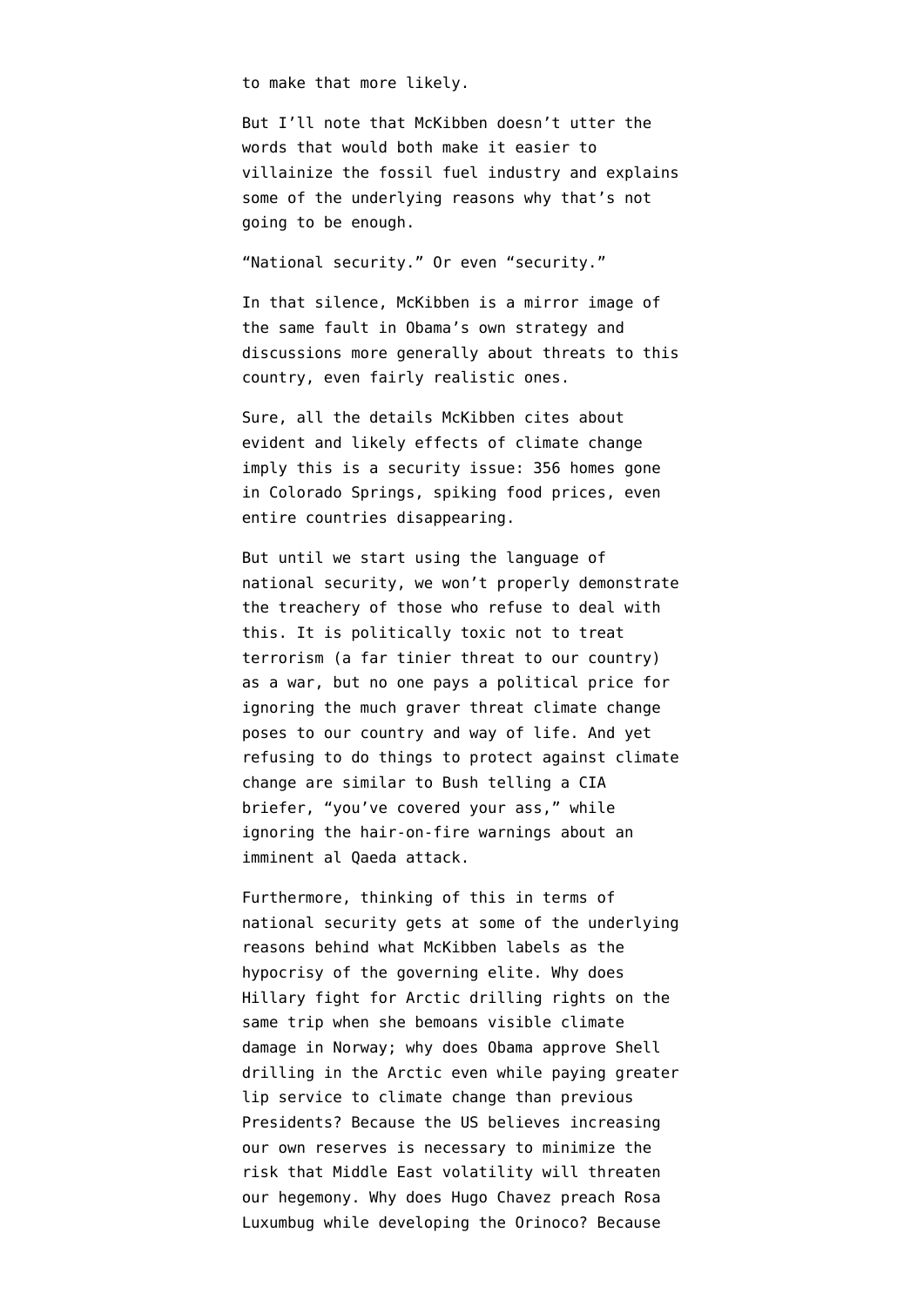not only do petro-politics keep Chavez politically viable in his own country, but it's the leverage Bolivaran regimes have used to foster a populism that challenges the Washington consensus.

Even McKibben falls into this trap. He suggests if we tax carbon China and India will follow.

> At this point, what happens in the U.S. is most important for how it will influence China and India, where emissions are growing fastest.

But he makes that suggestion at a time when the Administration's claimed primary strategic goal (it's not: they're still fighting for stability and access to resources in the Middle East and Africa) is an "Asian pivot" to combat China's challenge to US hegemony. But given that the Administration explicitly regards Chinese competition as a greater threat than losing entire towns to extreme weather and the destabilizing effects of spiking prices in our core crop, what are the chances that we'll tax carbon to set a good example for China?

The fossil fuel companies' imperative to find and develop ever more carbon reserves stems not just from a desire to deliver astronomical profits for its stockholders. On the contrary, even more, it stems from the partnership between our government and oil that presumes that oil is the cornerstone of our national security.

And yet that supposed cornerstone of our national security is leading to more deaths and property damage within the US than China or Islamic terrorists or cyberattacks put together (though the wars we're fighting in the name of combating Islamic terrorism are definitely causing a greater number of deaths and destruction overseas, though climate change probably has war on terrorism beat there too).

Climate change isn't even among the threats considered a national security threat (though some of our national security experts study how